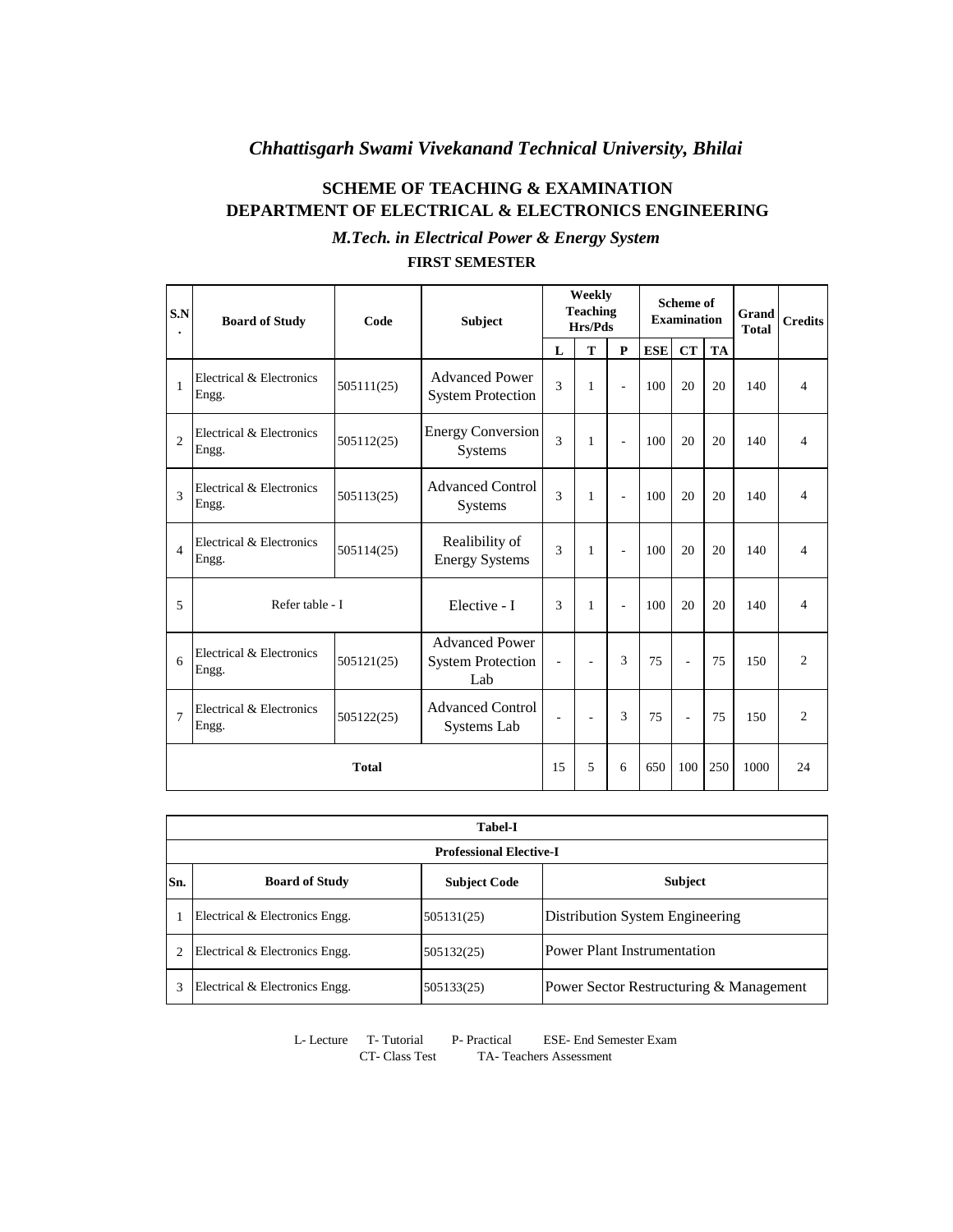## **SCHEME OF TEACHING & EXAMINATION DEPARTMENT OF ELECTRICAL & ELECTRONICS ENGINEERING**

*M.Tech. in Electrical Power & Energy System*

| S.N.           | <b>Board of Study</b>             | Code       | Subject                               | <b>Weekly Teaching</b><br>Hrs/Pds |    | <b>Scheme</b> of<br><b>Examination</b> |            |     | Grand<br><b>Total</b> | <b>Credits</b> |                |
|----------------|-----------------------------------|------------|---------------------------------------|-----------------------------------|----|----------------------------------------|------------|-----|-----------------------|----------------|----------------|
|                |                                   |            |                                       | L                                 | T  | P                                      | <b>ESE</b> | CT  | <b>TA</b>             |                |                |
| $\overline{1}$ | Electrical & Electronics<br>Engg. | 505211(25) | Grid Integration of Wind<br>Energy    | 3                                 | 1  | $\bar{a}$                              | 100        | 20  | 20                    | 140            | 4              |
| $\mathfrak{D}$ | Electrical & Electronics<br>Engg. | 505212(25) | Microcontroller System<br>Design      | 3                                 | 1  | $\overline{\phantom{a}}$               | 100        | 20  | 20                    | 140            | 4              |
| 3              | Electrical & Electronics<br>Engg. | 505213(25) | Power System Modeling<br>and Analysis | $\mathbf{3}$                      | 1  | $\overline{\phantom{a}}$               | 100        | 20  | 20                    | 140            | 4              |
| $\overline{4}$ | Electrical & Electronics<br>Engg. | 505214(25) | Power System Security                 | $\mathbf{3}$                      | 1  | $\overline{\phantom{a}}$               | 100        | 20  | 20                    | 140            | 4              |
| 5              | Refer table - II                  |            | Elective - II                         | $\mathbf{3}$                      | 1  | $\overline{\phantom{a}}$               | 100        | 20  | 20                    | 140            | 4              |
| 6              | Electrical & Electronics<br>Engg. | 505221(25) | Power System Modeling<br>Lab          | ٠                                 |    | 3                                      | 75         | ÷,  | 75                    | 150            | $\overline{2}$ |
| $\overline{7}$ | Electrical & Electronics<br>Engg. | 505222(25) | Microcontroller Interfacing<br>Lab    | ÷,                                | ÷. | 3                                      | 75         | ÷,  | 75                    | 150            | $\mathfrak{D}$ |
|                | <b>Total</b>                      |            |                                       | 15                                | 5  | 6                                      | 650        | 100 | 250                   | 1000           |                |

#### **SECOND SEMESTER**

|     | <b>Tabel-II</b>                 |                     |                                    |  |  |  |  |
|-----|---------------------------------|---------------------|------------------------------------|--|--|--|--|
|     | <b>Professional Elective-II</b> |                     |                                    |  |  |  |  |
| Sn. | <b>Board of Study</b>           | <b>Subject Code</b> | <b>Subject</b>                     |  |  |  |  |
|     | Electrical & Electronics Engg.  | 505231(25)          | <b>Power System Deregulation</b>   |  |  |  |  |
|     | Electrical & Electronics Engg.  | 505232(25)          | Switched Mode of Power Controllers |  |  |  |  |
| 3   | Electrical & Electronics Engg.  | 505233(25)          | Power System Monitoring            |  |  |  |  |

L- Lecture T- Tutorial P- Practical ESE- End Semester Exam CT- Class Test TA- Teachers Assessment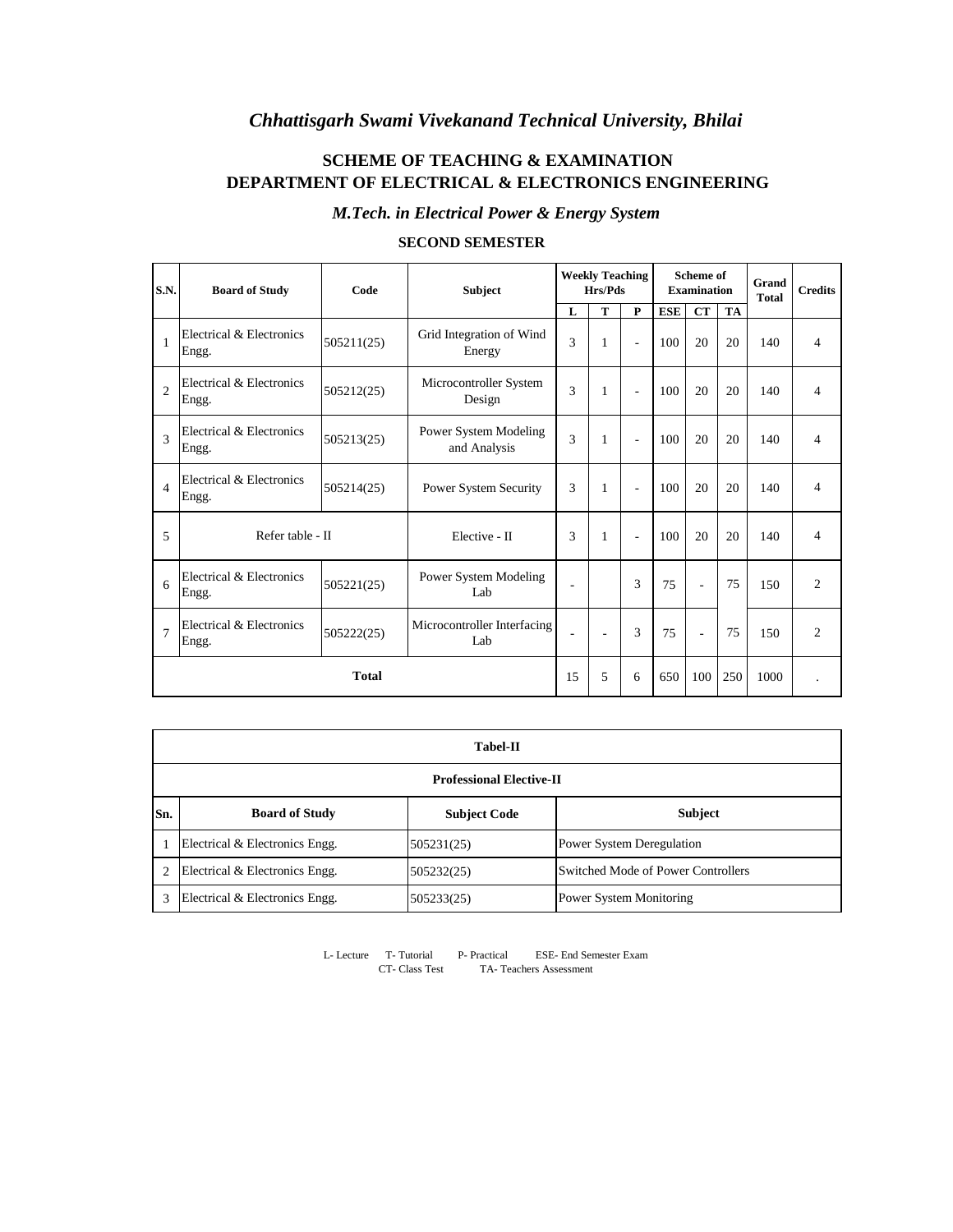## **SCHEME OF TEACHING & EXAMINATION DEPARTMENT OF ELECTRICAL & ELECTRONICS ENGINEERING**

*M.Tech. in Electrical Power & Energy System*

| Sr.<br>no.     | <b>Board of Study</b>             | Code         | Weekly<br>Scheme of<br><b>Teaching</b><br><b>Examination</b><br><b>Subject</b><br>Hrs/Pds |   |                |                          |            |                          |    |     | Grand<br><b>Total</b> | <b>Credits</b> |
|----------------|-----------------------------------|--------------|-------------------------------------------------------------------------------------------|---|----------------|--------------------------|------------|--------------------------|----|-----|-----------------------|----------------|
|                |                                   |              |                                                                                           | L | т              | P                        | <b>ESE</b> | <b>CT</b>                | TA |     |                       |                |
| $\mathbf{1}$   | Electrical & Electronics<br>Engg. | 505311(25)   | Economic and Planning of<br><b>Energy System</b>                                          | 3 |                | $\sim$                   | 100        | 20                       | 20 | 140 | 4                     |                |
| $\overline{2}$ | Refer table - III                 |              | Elective - III                                                                            | 3 |                | $\overline{\phantom{a}}$ | 100        | 20                       | 20 | 140 | 4                     |                |
| 3              | Electrical & Electronics<br>Engg. | 505321(25)   | Dissertation                                                                              | - |                | 28                       | 100        | 100                      |    | 200 | 14                    |                |
| $\overline{4}$ | Electrical & Electronics<br>Engg. | 505322(25)   | Seminar on Industrial<br>Training & Dissertation                                          | ۰ |                | 3                        | ٠          | $\overline{\phantom{a}}$ | 20 | 20  | $\mathfrak{D}$        |                |
|                |                                   | <b>Total</b> |                                                                                           | 6 | $\overline{c}$ | 31                       | 300        | 140                      | 60 | 500 | 24                    |                |

#### **THIRD SEMESTER**

|                                                                       | <b>Tabel-III</b>                 |            |                                               |  |  |  |  |
|-----------------------------------------------------------------------|----------------------------------|------------|-----------------------------------------------|--|--|--|--|
|                                                                       | <b>Professional Elective-III</b> |            |                                               |  |  |  |  |
| Sn.<br><b>Subject</b><br><b>Board of Study</b><br><b>Subject Code</b> |                                  |            |                                               |  |  |  |  |
|                                                                       | Electrical & Electronics Engg.   | 505331(25) | Modern Digital Signal Processing              |  |  |  |  |
|                                                                       | Electrical & Electronics Engg.   | 505332(25) | <b>Smart Grid Technology and Applications</b> |  |  |  |  |
| 3                                                                     | Electrical & Electronics Engg.   | 505333(25) | Instrumentation and Control in Energy Systems |  |  |  |  |

L- Lecture T- Tutorial P- Practical ESE- End Semester Exam TA- Teachers Assessment